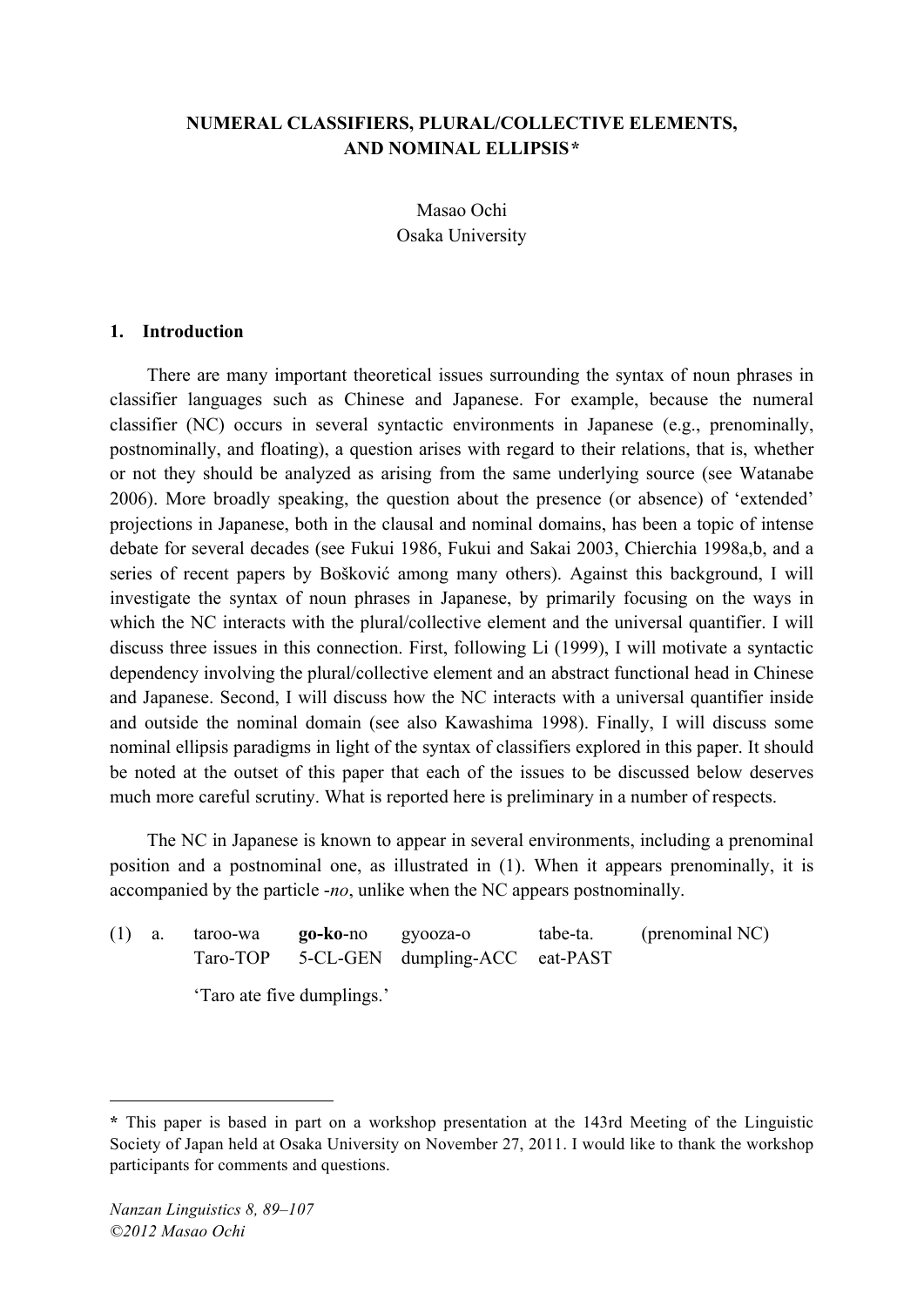| taroo-wa                            | gyooza <b>go-ko-</b> o | tabe-ta. | (postnominal NC) |
|-------------------------------------|------------------------|----------|------------------|
| Taro-TOP dumpling 5-CL-ACC eat-PAST |                        |          |                  |

Following Huang and Ochi (2011), I will explore a non-uniform approach to the two NC constructions.<sup>1</sup> In particular, I assume, following Saito et al. (2008) and Miyamoto (2009), that the prenominal NC is an NP-level modifier (or an adjunct), as shown in (2). I also assume that the postnominal NC has the structure shown in (3) (which is based on Watanabe (2006)).



Although the main focus of this paper is on Japanese, I will also make crucial reference to the nominal structure of Chinese. Following Tang (1990) and Cheng and Sybesma (1999), I will assume, without any further discussion, that the NC construction in Chinese instantiates a structure like the one in (5), where the classifier is a head selecting NP as its complement.

- (4) san-ben(\*-de) shu (Chinese) 3-CL book 'three books' (5) CLP
	- #  $\diagup\diagdown$ CL′ CL  $\diagup\diagdown$ NP

<sup>&</sup>lt;sup>1</sup> See Sauerland and Yatsushiro (2004) and Miyamoto (2009) for a non-uniform treatment of the NC constructions in Japanese. See also Shlonsky (2004) for a non-uniform treatment of prenominal and postnominal numerals in Hebrew.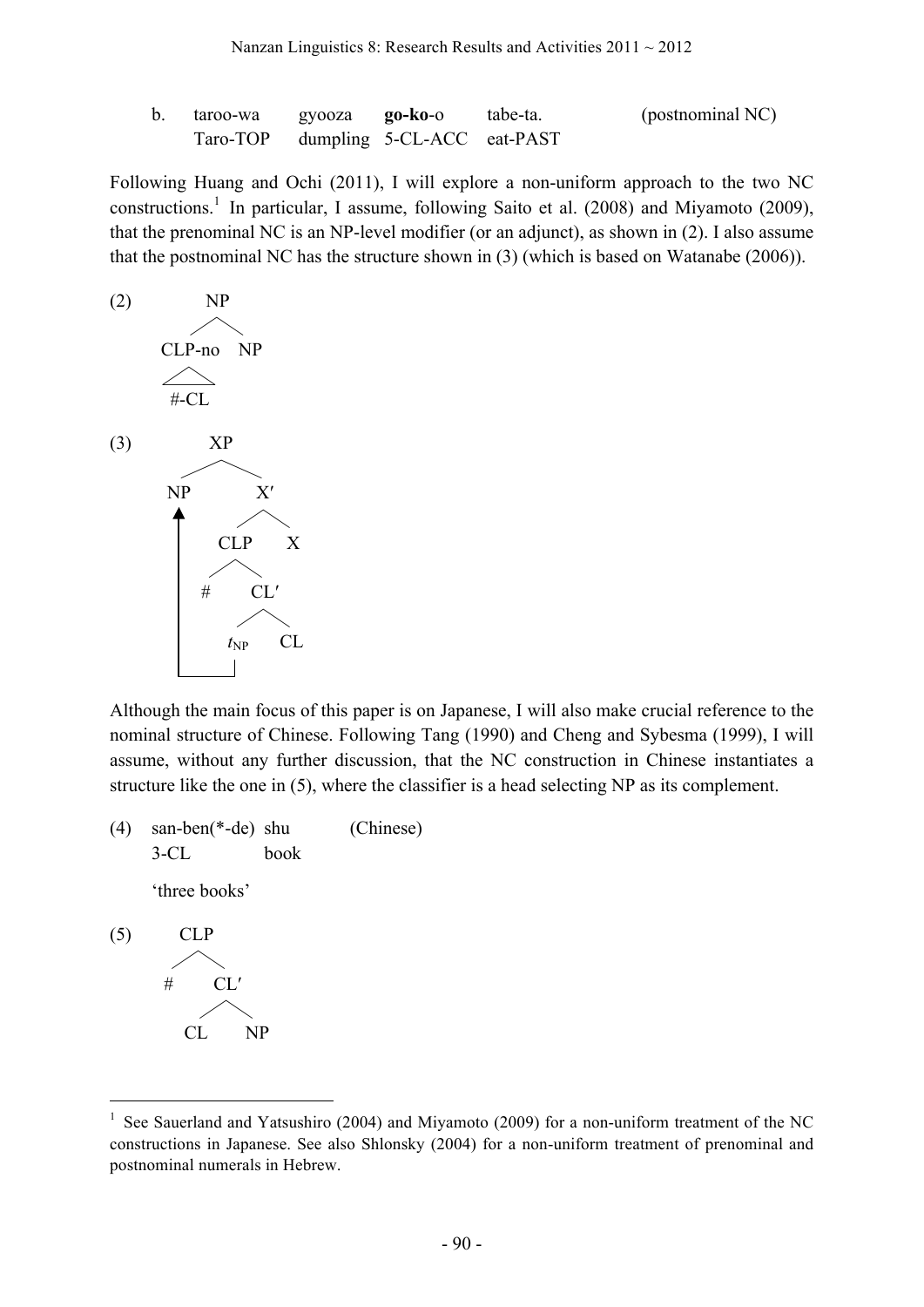One point worth mentioning here is that, under this line of approach, the NC construction in Chinese (5) and the postnominal NC construction in Japanese (3) essentially share the same structure, except that the latter involves overt movement of NP. This point will be taken up in section 2. Before turning to the three issues mentioned earlier, let me briefly introduce two arguments from Huang and Ochi (2011) in support of this line of hypothesis (for a fuller discussion, I advise the reader to consult Huang and Ochi (2011)) .

# **1.1. Scope**

One of the implications of the approach sketched above is the following. Comparing (2) and (3), we can see that the position of the postnominal classifier is structurally higher than that of the prenominal classifier: the former selects NP as its complement whereas the latter is an adjunct to NP. Generalizing this point, we might argue that a postnominal element, be it a classifier or something else, is structurally higher than any prenominal element. The contrast in (6) confirms this point. As discussed by Watanabe (2006) and others, universal quantifiers like *subete* also occur both prenominally and postnominally. Crucially, (6a) is ungrammatical. This contrast follows from the structures in (2) and (3), assuming that the universal quantifier cannot be in the scope of numerals, as illustrated by the English data in (7). I therefore assume that a postnominal element is structurally higher than a prenominal one.

- (6) a. \*taroo-wa **subete**-no gyooza **go-ko**-o tabe-ta. (\*∀-no N NC) Taro-TOP ∀-GEN dumpling 5-CL-ACC eat-PAST 'Taro ate all (of the) five dumplings.'
	- b. taroo-wa **go-ko**-no gyooza **subete**-o tabe-ta. **(NC-no N** ∀**)** Taro-TOP 5-CL-GEN dumpling ∀-ACC eat-PAST
- (7) all three books vs. \*three all books

# **1.2. Specificity**

The structures in (2) and (3) also indicate that the postnominal NC construction involves more structure than the prenominal NC, since the former always involves projections on top of NP. This point receives potential support from a particular line of approach to specificity, taken up by Hudson (1989), Ritter (1995) and Muromatsu (1998). The gist of this approach is summarized in  $(8)$ , which Huang and Ochi  $(2011)$  argue is confirmed by the Chinese pattern shown in (9). The point about (9) is that in order for Chinese to express a specific indefinite reading, it needs more material than it does for expressing a non-specific indefinite reading.

(8) Specific indefinites have a larger structure than non-specific indefinites (see Hudson 1989, Ritter 1995, and especially Muromatsu 1998).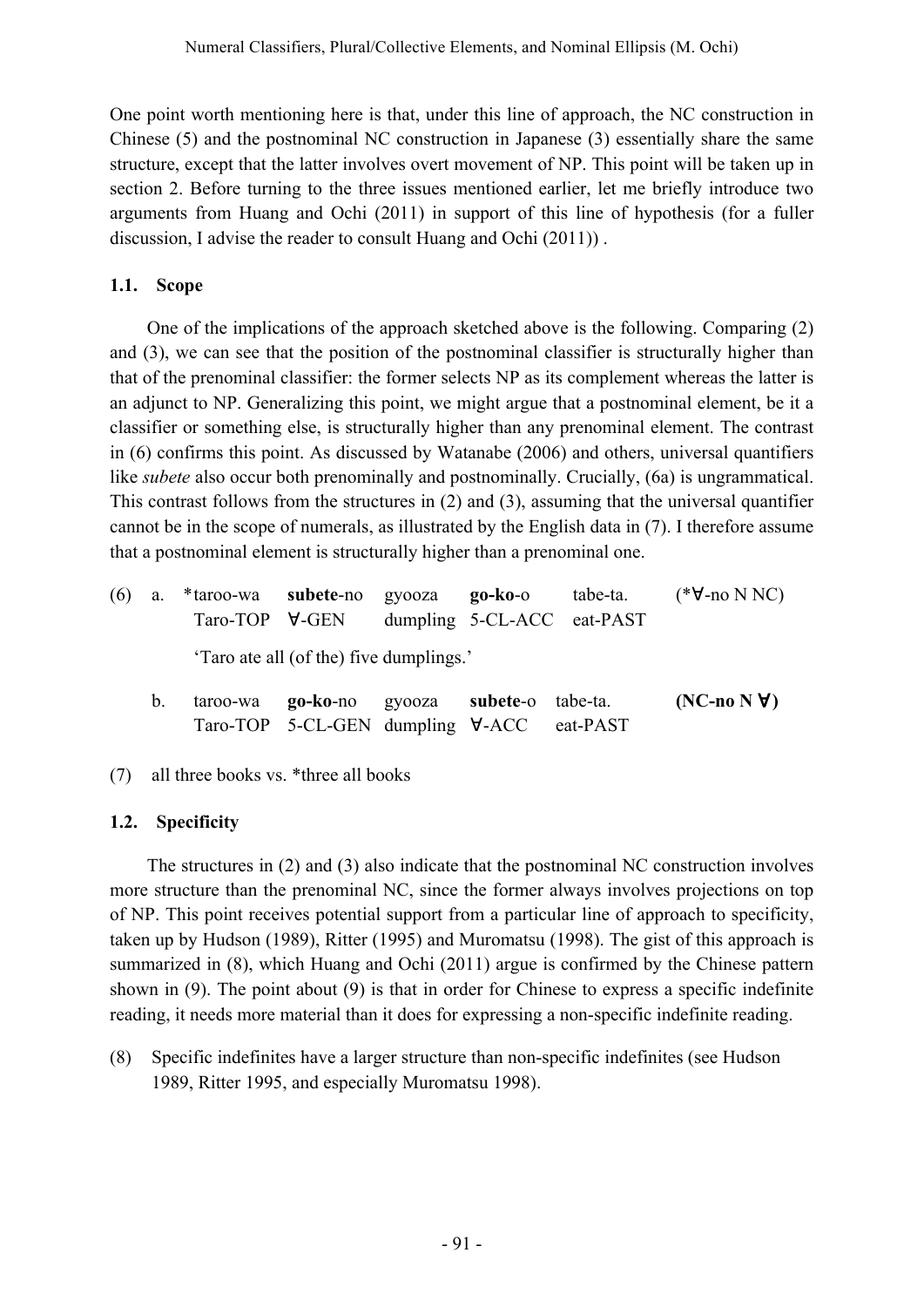(9) Chinese indefinites (setting aside the definite vs. indefinite issue; see Cheng and Sybesma (1999))

|                                                       | non-specific | specific |
|-------------------------------------------------------|--------------|----------|
| Bare N (e.g., $shu$ 'book')                           |              |          |
| $CL + N$ (e.g., <i>ben shu</i> 'CL book')             |              |          |
| Num + $CL$ + N (e.g., <i>san-ben shu</i> '3-CL book') |              |          |

Now let us compare this table with the one in (10), which is for Japanese. As discussed by Huang and Ochi (2011), whose discussion is based on Downing (1994), there is an interpretive difference between the prenominal NC and the postnominal NC in Japanese. Specifically, the postnominal NC strongly prefers a specific indefinite reading.

(10) Japanese (see Downing 1994, Huang and Ochi 2011)

|                                                            | non-specific | specific |
|------------------------------------------------------------|--------------|----------|
| Prenominal NC + N (e.g., san-satsu-no hon )                |              |          |
| $\vert N +$ Postnominal NC (e.g., <i>hon san-satsu-o</i> ) | ດເ           |          |
| [Floating NC (e.g., <i>hon-o kinoo san-satsu</i> )         |              |          |

We can demonstrate this point by placing prenominal and postnominal NCs in a context that forces a non-specific reading. As shown below, the postnominal NC sounds fairly degraded in such contexts (see Huang and Ochi 2011 for a detailed discussion of such paradigms).

(11) Non-specific context ( $\sqrt{ }$  prenominal; \*postnominal NC;  $\sqrt{ }$  floating NC)

heikin-suru to, kono byooin-de-wa maishuu …

average-do, this hospital-at-TOP every week

'On average, every week in this hospital, …'

a. **san-nin**-no akanboo-ga umare-teiru. 3-CL-no baby-NOM be born

'... three babies are born.'

b. \*akanboo **san-nin**-ga umare-teiru. baby 3-CL-NOM be born cf. akanboo-ga **san-nin** umare-teiru. baby-NOM 3-CL be born

Note that among the various nominals listed in (9) and (10), the postnominal NC in Japanese is exceptional in that it resists a non-specific reading. This curious property of the postnominal NC in Japanese follows under a particular approach to specificity summarized in (8), assuming that the postnominal NC in Japanese is always sufficiently 'large', as discussed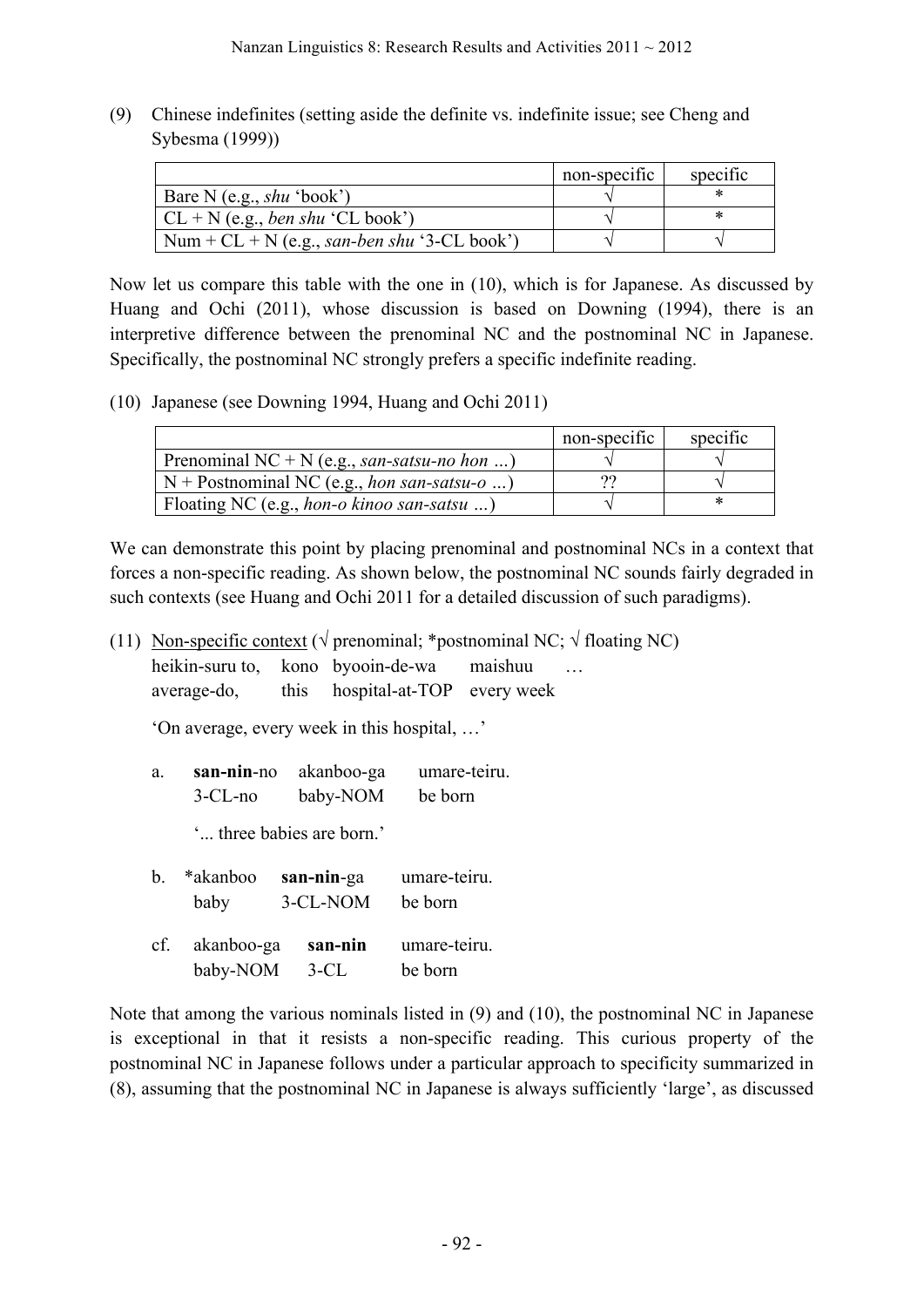above.<sup>2</sup> The postnominal NC structure shown in (3) is even larger than the Chinese NC structure in (5); the former involves an additional projection on top of the classifier projection, which is needed to host the moved NP. Now let us turn to the three issues mentioned earlier.

## **2. Classifiers and Collective/Plural Elements**

As mentioned earlier, our approach to numeral classifiers treats the postnominal NC in Japanese and the NC structure in Chinese alike: both involve the classifier head that takes NP as its complement. But there is an interesting difference between the two. Let us examine some data containing plural/collective suffixes in the two languages: -*men* in Chinese and -*tachi* (-*ra* etc.) in Japanese. As pointed out in the previous literature (see in particular Kurafuji 2004), these suffixes share a number of inherent semantic properties. For example, they yield two different readings, depending on the type of the noun to which they are attached. When attached to common nouns, they typically yield the plural reading, as illustrated in (12). In this respect, -*men* and -*tachi* are similar to -*s* in English.

- (12) a. xuesheng-men student-MEN 'the students'
	- b. gakusei-tachi student-TACHI '(the) students'

When attached to proper nouns, these suffixes yield the so-called 'collective' reading ("... and others").

- (13) a. Xiao Qiang-men Xiao Qiang-MEN 'Xiao Qiang and others'
	- b. taroo-tachi Taro-TACHI

'Taro and others'

There are additional similarities between -*men* and -*tachi*. As noted by Li (1999), attachment

<sup>&</sup>lt;sup>2</sup> Alternatively, NP-movement to the nominal edge as depicted in  $(3)$  may be directly responsible for this apparent specificity effect, the idea being that the landing site of NP-movement counts as a criterial position, a position dedicated to express some scope/discourse property, in the left edge of a nominal domain, akin to criterial positions in the left edge of a clause (thanks to Luigi Rizzi (p.c.) for the suggestion).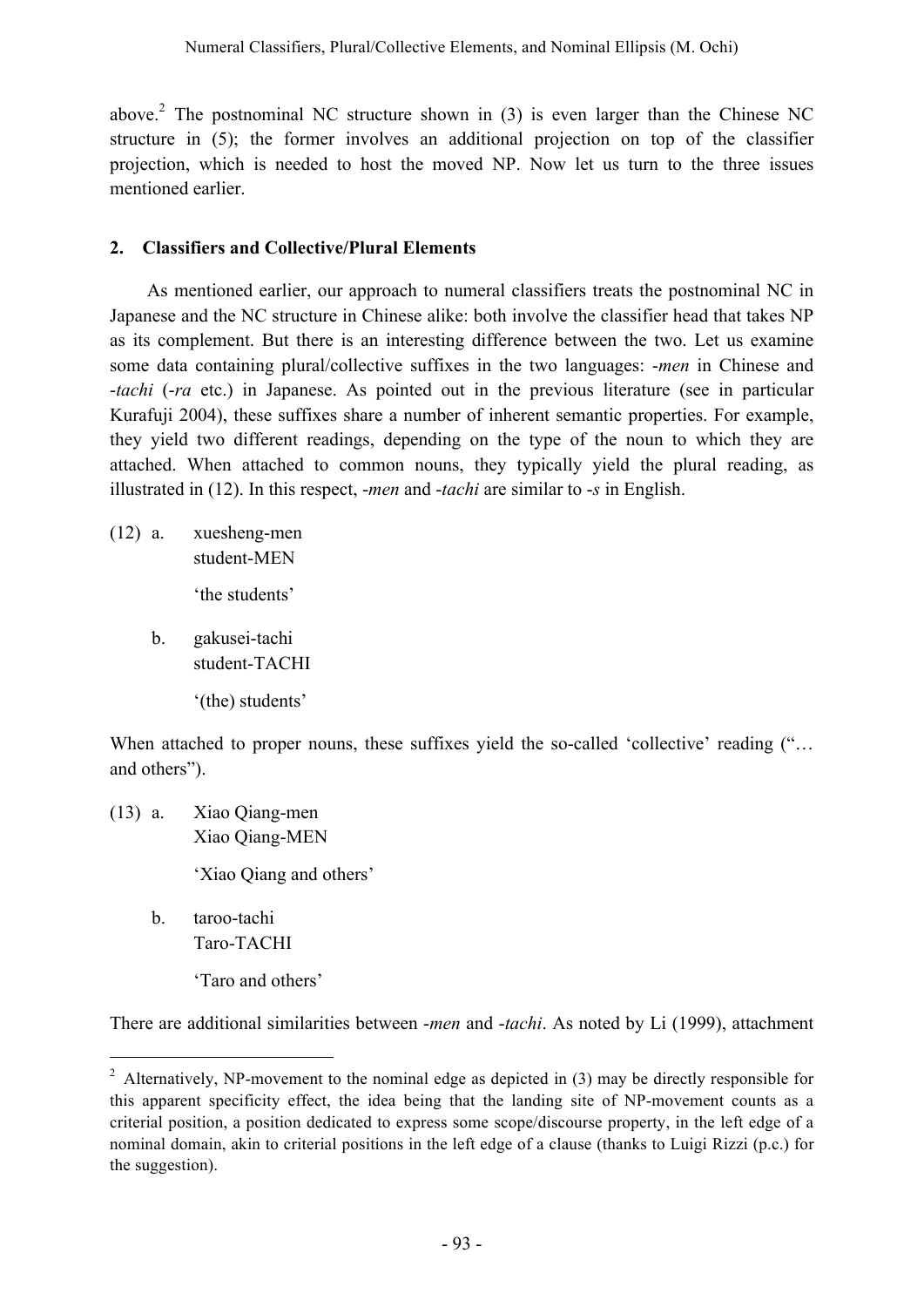of -*men* forces the resulting nominal expression to be definite, as shown in (14b).

- (14) a. Wo qu zhao haizi. I go find child 'I will go find some/the child(ren).'
	- b. Wo qu zhao haizi-men. I go find child-MEN

'I will go find the children.'

According to Kurafuji (2004), the same property is observed with *-tachi* in Japanese.<sup>3</sup> For example, while (15a) is fully felicitous in a situation in which finding any child(ren) will fulfill the speaker's desire, (15b) sounds strange in a situation in which the speaker has no particular group of children in mind.

(15) a. boku-wa kodomo-o sagashiteiru. I-TOP child-ACC look for 'I'm looking for some/the child(ren).' b. boku-wa kodomo-tachi-o sagashiteiru. I-TOP child-TACHI-ACC look for

'I'm looking for the children.'

There is one striking difference between -*men* and -*tachi*, however. According to Iljic (1994) and Li (1999), -*men* and the classifier cannot co-occur when the former is attached to the common noun. No such restriction applies in the corresponding case in Japanese.<sup>4</sup>

(16) a. Wo qing [san-ge xuesheng(\*-men)] chifan. I invite 3-CL student -MEN eat

'I invited (the) three children for a meal.'

 $\frac{1}{3}$ <sup>3</sup> But see Nakanishi and Tomioka (2004) for a different view. While they offer several arguments to the effect that -*tachi* is not inherently definite, what is crucial for me here is that these suffixes share some property P (be it definiteness or something else) and that P is tied to the syntactic dependency between N-*men*/-*tachi* and a higher functional head. It is therefore necessary to examine whether or not the points and observations made by Nakanishi and Tomioka for -*tachi* also hold for -*men*, a task that I have to leave for another occasion.

<sup>&</sup>lt;sup>4</sup> Previous analyses of this phenomenon include Borer's (2005) morpho-syntactic account and Bale  $\&$ Khanjian's (2008) semantic account. The former works well for Chinese but fails to extend to Japanese. The latter discusses some interesting fact about Armenian vs. English; but it fails to capture the fact about Japanese.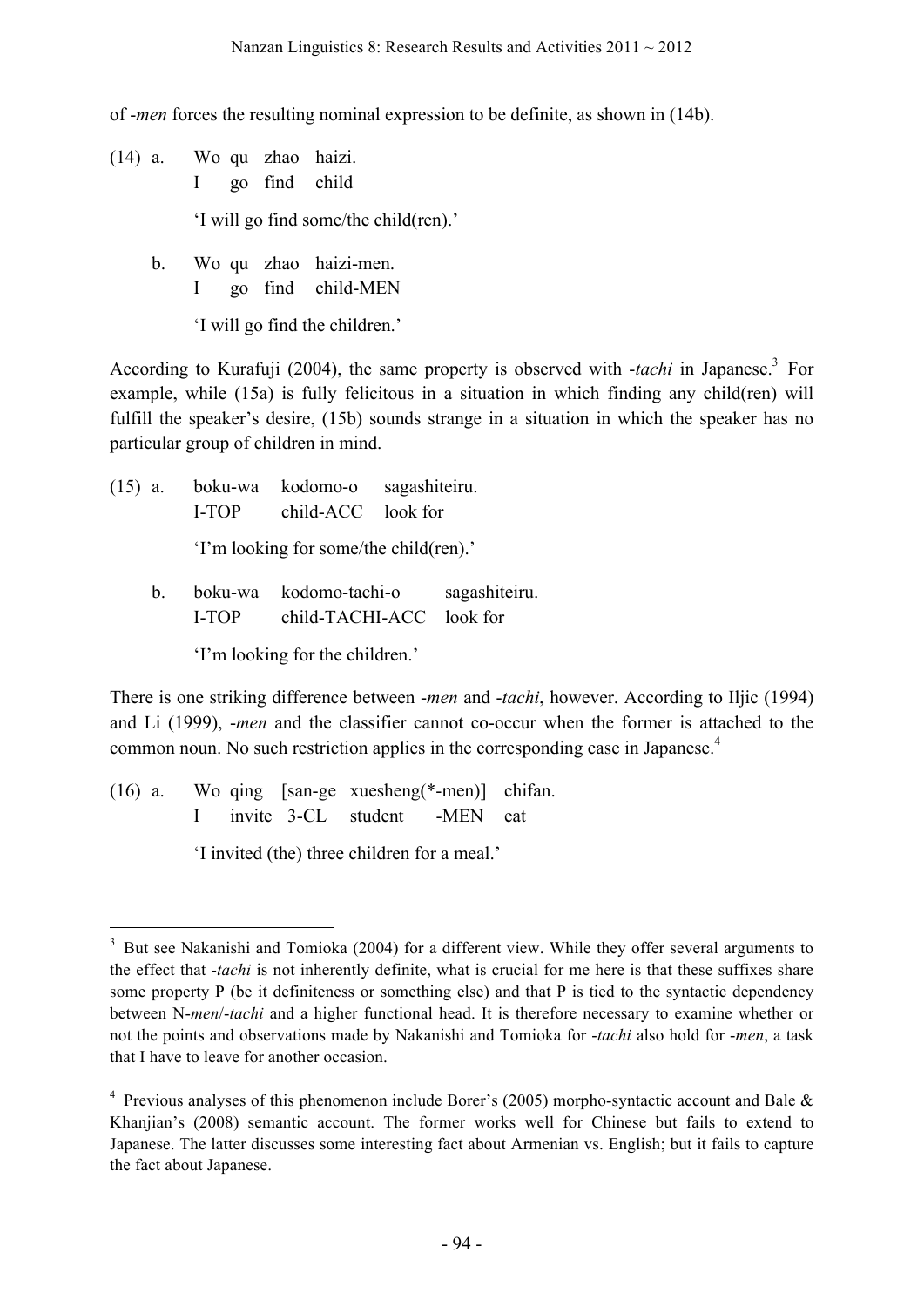b. boku-wa [san-nin-no gakusei-tachi / gakusei-tachi san-nin]-o I-TOP [3-CL-GEN student-TACHI / student-TACHI 3-CL -ACC maneita. invited

'I invited (the) three students for a meal.'

As pointed out by Li (1999), there is no inherent incompatibility between -*men* and the classifier. They can co-occur when -*men* is attached to the proper noun/pronoun occurring in the left edge of the nominal phrase, as shown in (17a). We find a parallel example in Japanese, shown in (17b).

- (17) a. Wo qing [ta-men / Xiao Qiang-men san-ge (ren)] chifan. I invite [(s)he-MEN / Xiao Qiang-MEN 3-CL (person eat 'I invited [them three children/the three people including Xiao Qiang] for a meal'
	- b. boku-wa [kanojo-tachi / hanako-tachi san-nin-no josei]-o maneita. I-TOP she-TACHI / Hanako-TACHI 3-CL-GEN lady -ACC invited

'I invited [them three ladies/the three ladies including Hanako'

What would account for the contrast in (16)? Adopting Li's overall proposal, let us assume (18).

- (18) Properties of -*men* and -*tachi* (see Li 1999)
	- a. They are suffixes attached to the nominal head.
	- b. They bear some feature relevant for definiteness (but see also footnote 3), which needs to be checked against a higher functional head.

For Li (1999), the relevant functional head of (18b) is D, but I will not commit myself as to the exact label of this functional head, simply referring to it as  $Y^{\text{S}}$ . I will also assume, following Li (1999), that the head movement of N to a higher functional head is blocked by the presence of the CL head, as shown in (19).

 $5$  This Y head may or may not be identical to X in (3). As briefly discussed in section 1.2, the postnominal NC construction always has an extra projection on top of CLP (labeled as XP) and it is typically interpreted as a specific nominal. YP, the locus of definiteness, may be projecting on top of XP, a possibility which is compatible with the analysis in the main text.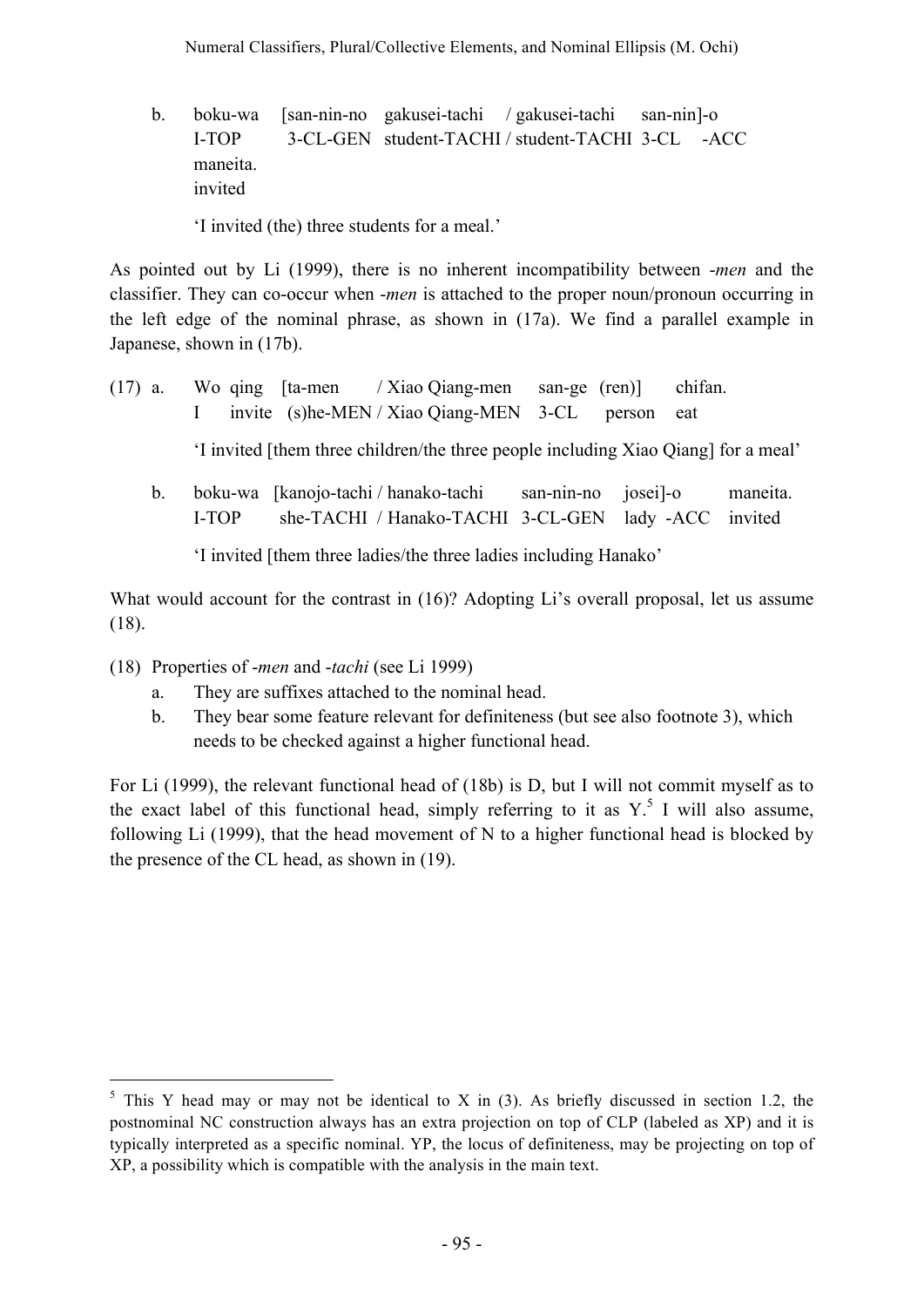

Although I essentially adopt Li's (1999) overall analysis, there is one point of departure. I assume that this head movement in Chinese is covert. As shown in (20), adnominal adjectives always precede the head noun in Chinese, which would be unexpected if the N head moved up in overt syntax.

|              | (20) a. Wo zhaodao-le kaile-de haizi-men le.                                     |  |  |
|--------------|----------------------------------------------------------------------------------|--|--|
|              | found-ASP happy-DE child-MEN                                                     |  |  |
|              | 'I found the happy children.'                                                    |  |  |
| <sub>b</sub> | *Wo zhaodao-le haizi-men kaile(-de) le.<br>found child-MEN happy<br>$\mathbf{I}$ |  |  |

I will assume that this covert head movement of N is also available in Japanese. (21) illustrates this point for the prenominal NC structure with -*tachi*. Given our earlier assumption that the prenominal NC is an adjunct to NP, it is no surprise that it does not block the head movement of N (see also Ueda and Haraguchi 2008 on this point).



The real interesting issue here is why the postnominal NC and -*tachi* can co-occur. Recall our assumption that the postnominal CL structure in Japanese is parallel to the Chinese CL structure. In both cases, the CL head takes NP as its complement.

I believe that the structure shown in (3) would give us an answer. As shown in (22), NP, to whose head -*tachi* is attached, moves out of CLP and lands in the spec of YP, upon which -*tachi* and the functional head Y are in a local relation. In essence, -*tachi* moves as a free rider, carried along with the rest of NP, which moves for an independent reason (see Huang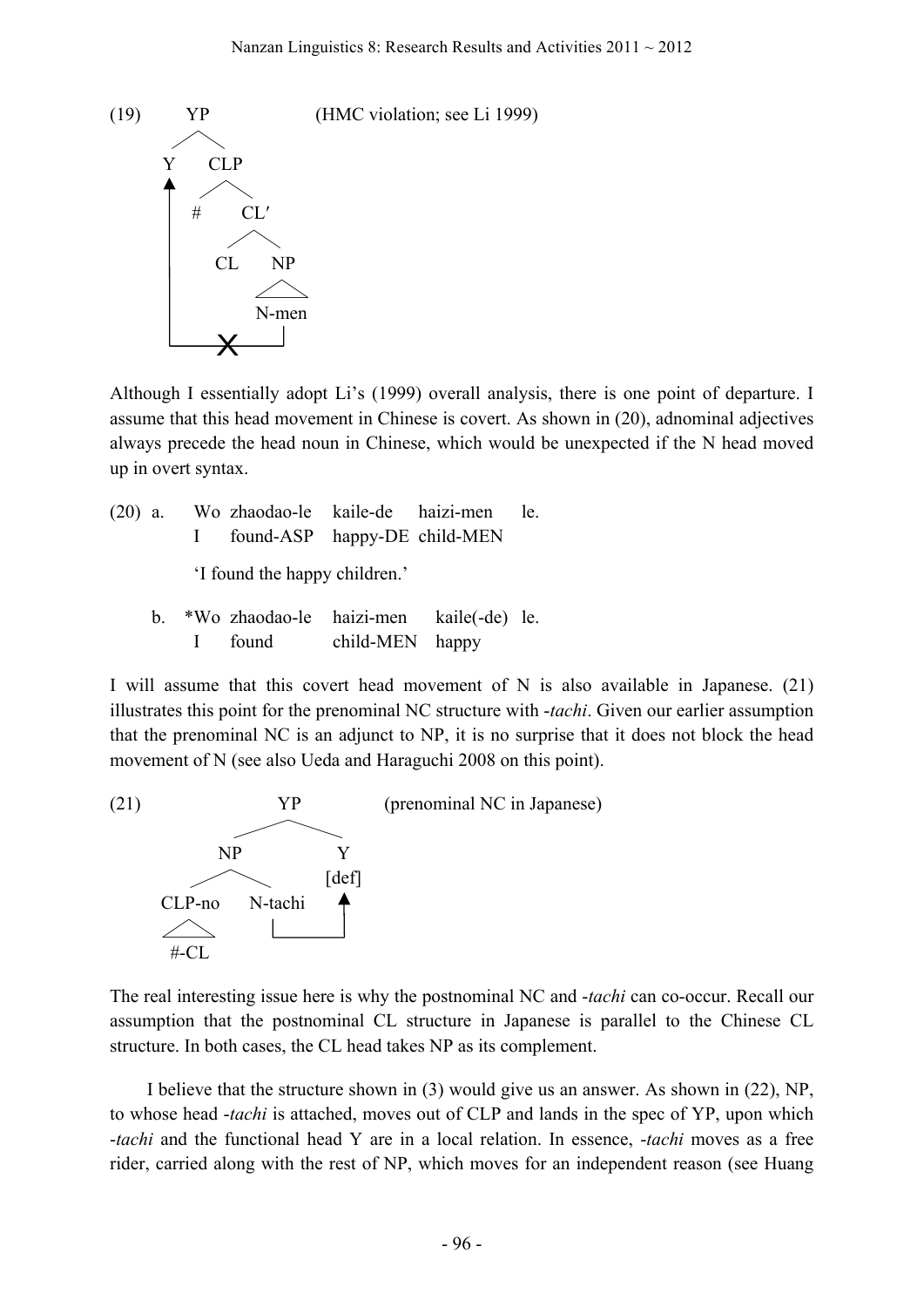and Ochi 2011).



The fact about (17), i.e., that -*men* and -*tachi* can be attached to proper nouns/pronouns that occur in the left edge of the nominal which includes the classifier, follows from Li's (1999) proposal that such phrases can be base-generated fairly high (e.g., in the spec of YP) in the nominal domain. As shown in (23), -*tachi* and Y can enter into a checking relation "as is."



### **3. Floating/Stranded** ∀ **+ Numeral**

The second issue that I would like to take up here concerns the relation between adnominal classifiers and floating classifiers. The connection between them has been intensely debated in the literature. One prominent view, going back to Miyagawa (1989), holds that the floating NC and the noun it modifies are "together" in the underlying structure. Let us refer to this view as the 'stranding' view. There are scholars who question this view, especially those who take the floating NC to be adverbial in nature. See, for example, Nakanishi (2007) for a recent work along this line. In this section, I present some data pointing to the view that at least some instances of floating classifiers must involve stranding.

As a starting point of discussion, let us introduce Jenks' (2011) cross-linguistic generalization concerning floating/stranded NC.

(24) Only those classifier languages that have (or allow) the Noun-NC order allow NC-float (head-final languages: Burmese, Japanese, and Korean; head-initial languages: Thai, Khmer).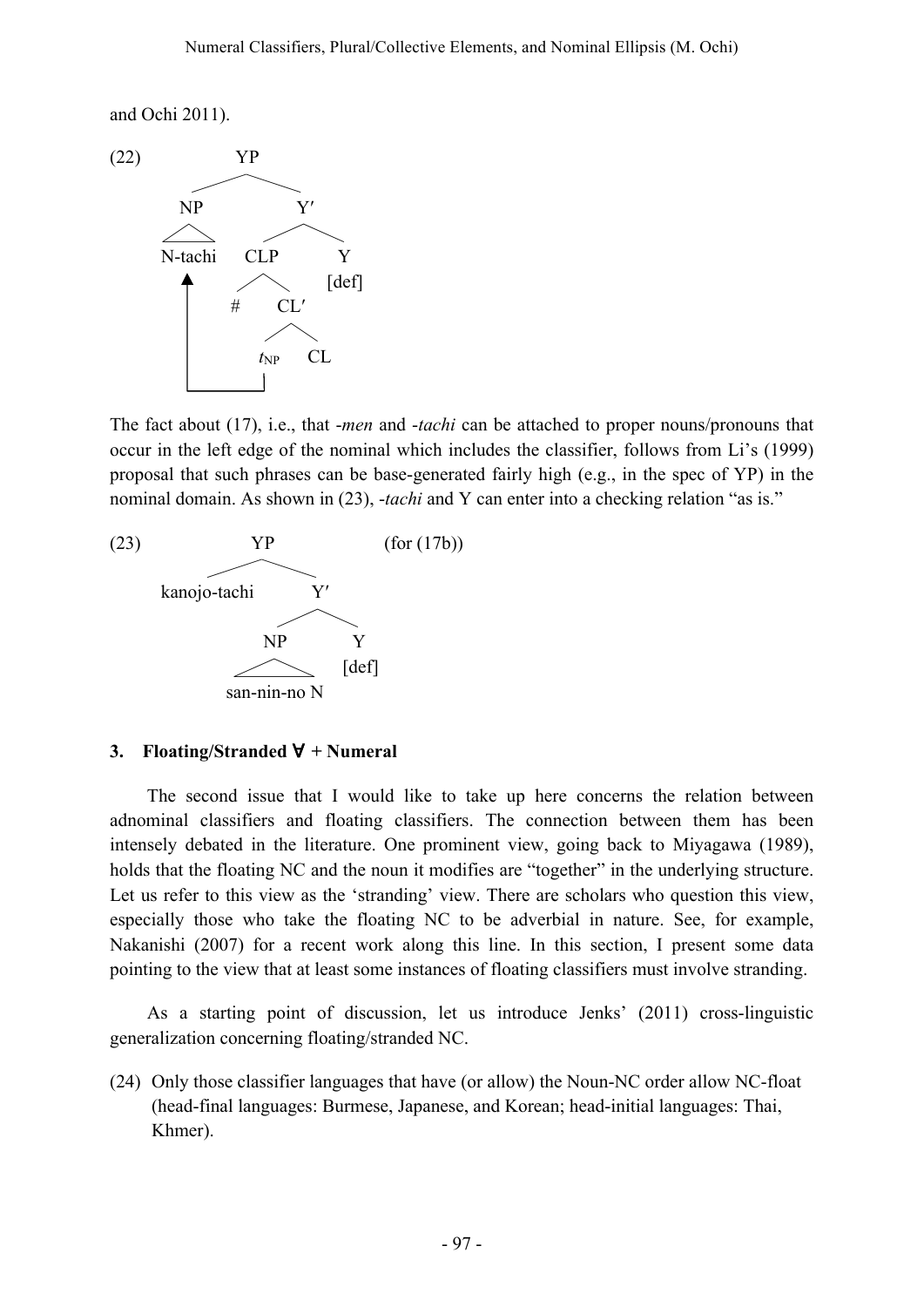To the extent that the stranding view is correct, (24) has an implication that it is the postnominal NC, not the prenominal NC, that should be related to the stranded NC. The idea is that NP-movement takes place in both cases, but they differ with respect to the final position of NP. If NP ends up in the left edge of the nominal domain, we get the postnominal NC construction, as shown in (25a). If NP moves out of the nominal domain, into the VP domain or further up, we get the floating/stranded NC construction, as shown in (25b).



With this idea in mind, let us consider the examples in (26), which, like our earlier examples in (6), contain the NC and the universal quantifier *subete*. But, this time, the NC and *subete* both occur postnominally, and only the order in (26b) is allowed. Given our earlier discussion based on (7), we can conclude that, as far as the postnominal domain is concerned, the element that occurs to the right takes in its scope what occurs to its left. (26a) is ungrammatical because the universal quantifier is within the scope of the numeral, as illustrated in (27a). (26b) is fine because the universal quantifier is not in the scope of the numeral, as shown in (27b).

- (26) a. \*taroo-wa gyooza **subete go-ko**-o tabe-ta. (\*N ∀ NC) Taro-TOP dumpling ∀ 5-CL-ACC eat-PAST 'Taro ate all (of the) five dumplings.'
	- b. taroo-wa gyooza **go-ko subete**-o tabe-ta. **(N NC** ∀**)** Taro-TOP dumpling 5-CL ∀-ACC eat-PAST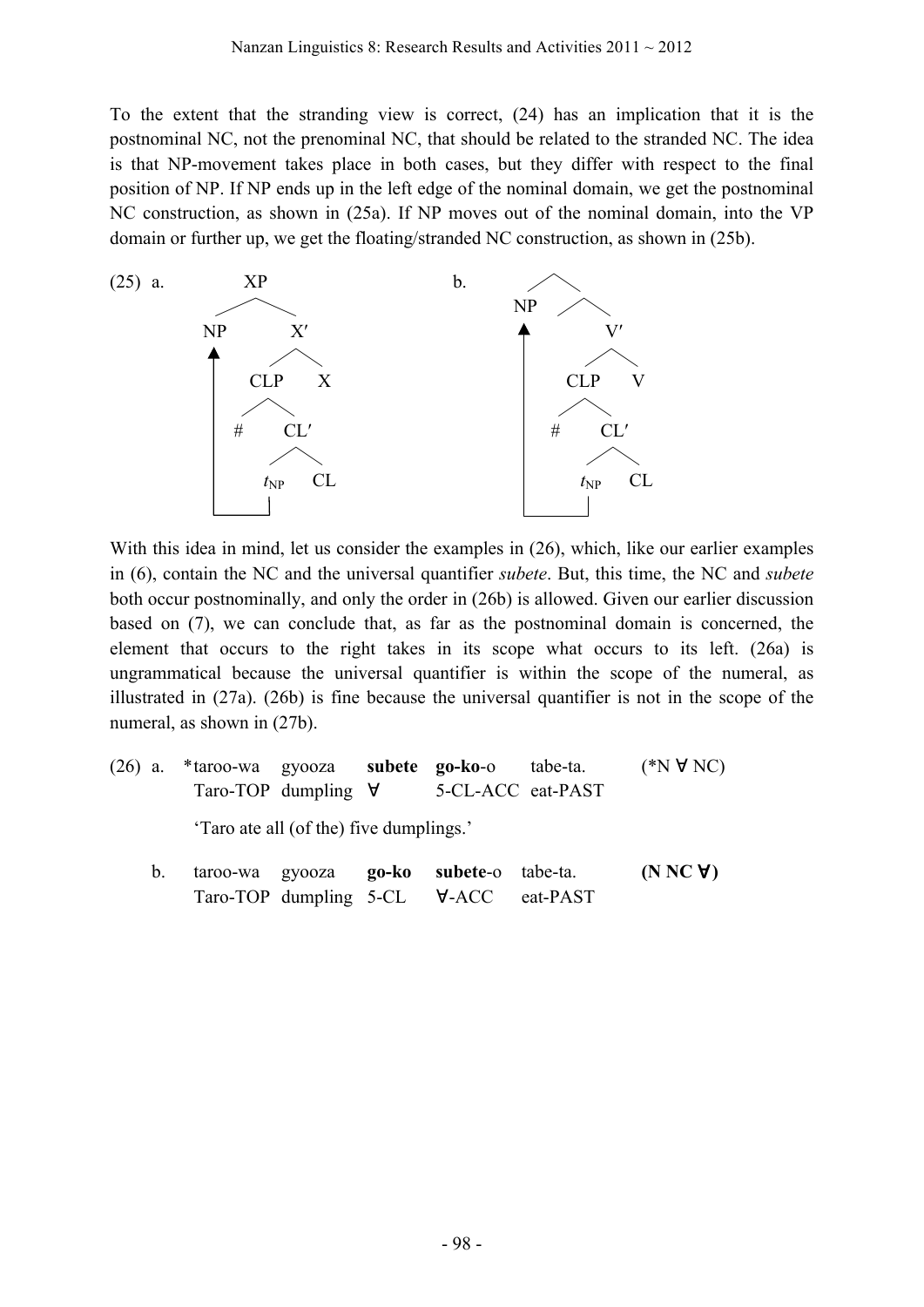

Let us now turn to some related cases where classifiers and/or *subete* are stranded.<sup>6</sup> In (28a) and (28b), the adverbial phrase *sono toki* 'that time' is inserted in such a way to separate *go-ko* '5-CL' and *subete* '∀', respectively, from the rest of the object noun phrase. The contrast in acceptability between the two examples mirrors the word order restriction that we witnessed in (26). The same remark applies to (29), where the noun (phrase) *gyooza* 'dumpling' is separated from *go-ko* '5-CL' and *subete* '∀' by the adverbial phrase.

(28) a. \*taroo-ga gyooza **subete**-o sono toki **go-ko** tabe-ta (koto) Taro-NOM dumpling ∀-ACC that time 5-CL eat-PAST fact (\*N ∀ NC)

'(the fact that) Taro ate all of the five dumplings at that time'

b. taroo-ga gyooza **go-ko**-o sono toki **subete** tabe-ta (koto) Taro-NOM dumpling 5-CL-ACC that time ∀ eat-PAST fact **(N NC** ∀**)**

'(the fact that) Taro ate all of the five dumplings at that time'

(29) a. \*taroo-ga gyooza-o sono toki **subete go-ko** tabe-ta (koto) Taro-NOM dumpling-ACC that time  $\forall$  5-CL eat-PAST fact (\*N ∀ NC)

'(the fact that) Taro ate all of the five dumplings at that time.'

b. taroo-ga gyooza-o sono toki **go-ko subete** tabe-ta (koto) Taro-NOM dumpling-ACC that time 5-CL ∀ eat-PAST fact **(N NC** ∀**)**

'(the fact that) Taro ate all of the five dumplings at that time.'

This is quite suggestive that examples such as (28b) and (29b) involve stranding. I will thus explore the possibility that such examples are derived from a structure like the one in (27b)

 $\frac{1}{6}$  $6$  See Kawashima (1998) for related data and discussion.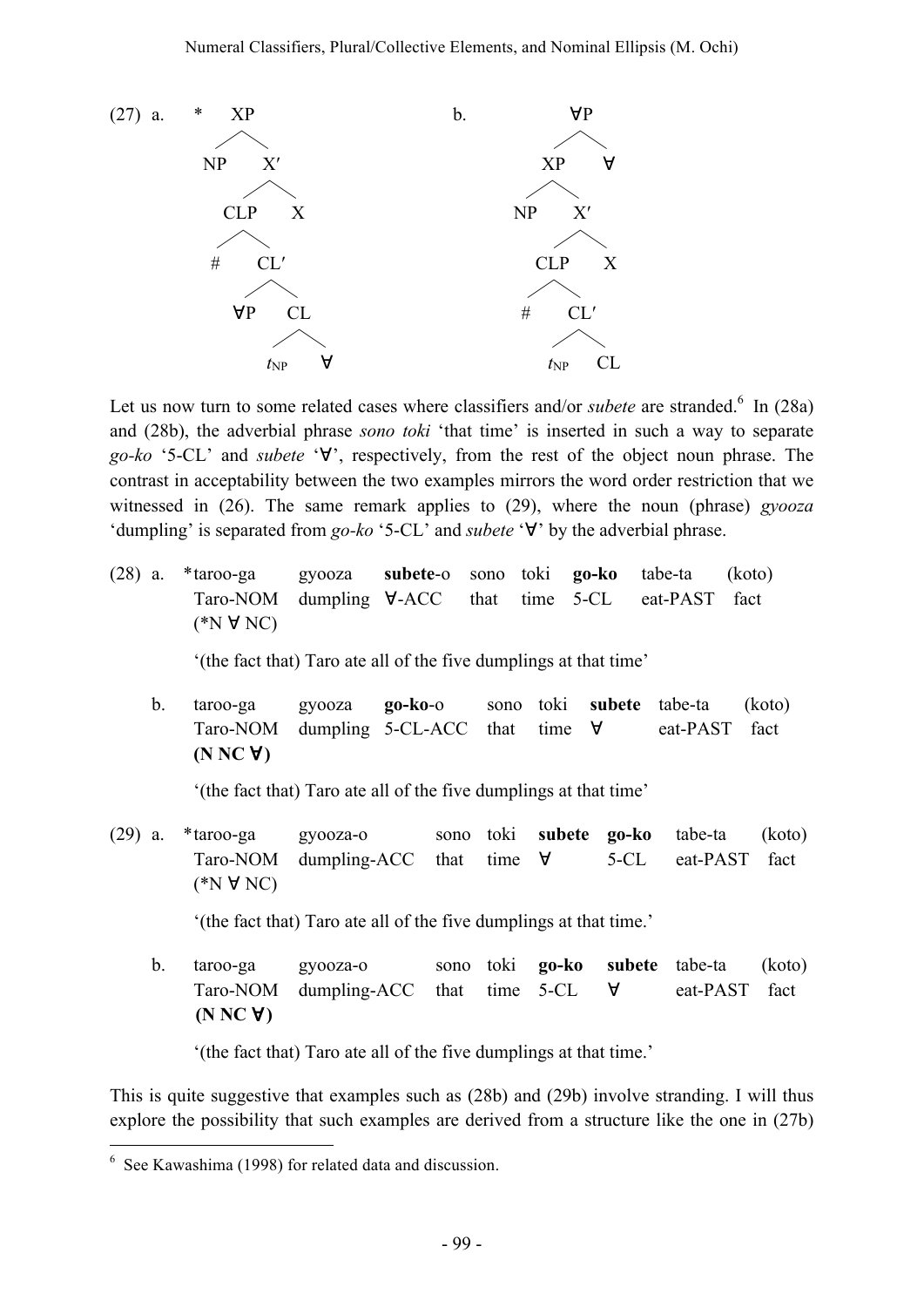(except that its subpart moves out of the nominal domain). To be more specific, if it is just the NP that moves out of the nominal domain, we will get the word order in (29b). If XP, a larger chunk, moves out of the nominal domain, we can derive (28b). Crucially, there is no way to yield (28a) or (29a) from the structure in (27b). For example, *gyooza* 'dumpling' and *subete* '∀' do not form a constituent to the exclusion of *go-ko* '5-CL'. Also, *subete* '∀' and *go-ko* '5-CL' cannot form a unit in this order. In what follows, I would like to focus on data like (29b), where NP is separated from NC + *subete*.

It is worth introducing Cirillo's (2010) discussion of examples corresponding to (29b) in Dutch, Romanian, and Italian. In the Dutch example given in (30b), *all drie* 'all three' modifies the subject *de studenten* 'the students'. Following Cirillo, I will refer to this type of construction as the "universal numeric quantifier" (UNQ) construction. All the Dutch examples below are taken from his work.<sup>7</sup>

|  |  |  |                                           |  | (30) a. Alle drie de studenten hebben het boek gelezen. |
|--|--|--|-------------------------------------------|--|---------------------------------------------------------|
|  |  |  | all three the students have the book read |  |                                                         |
|  |  |  | the students have all three the book read |  | b. De studenten hebben alle drie het boek gelezen.      |
|  |  |  |                                           |  |                                                         |

Cirillo (2010) points out that that the stranded UNQ is clearly not adverbial. When the universal quantifier in Dutch is stranded on its own, it may (or it often does) take the adverbial form, as shown in (31b). But it cannot appear in the adverbial form in the UNQ construction, as shown in (32b). Once again, this is a good indication that such examples are derived via stranding.

- (31) a. Al de studenten hebben het boek gelezen. all the students have the book read
	- b. De studenten hebben allen / allemaal het boek gelezen. the students have all / all (adv.) the book read
- (32) a. Alle drie de studenten hebben het boek gelezen. all three the students have the book read
	- b. De studenten hebben alle / \*allemaal drie het boek gelezen. the students have all / all (adv.) three the book read

To this we can add evidence from Japanese that the floating UNQ is not a base-generated complex quantifying expression of the kind shown in (33a) for English, which has often been presented in the relevant literature as evidence against the stranding view. In particular, I

 $^7$  Although I accept Cirillo's (2010) conclusion that the UNQ construction is derived via stranding, there may be some questions about the specifics of his analysis, in particular, his claim that the numeral and the universal are base-generated as a complex head.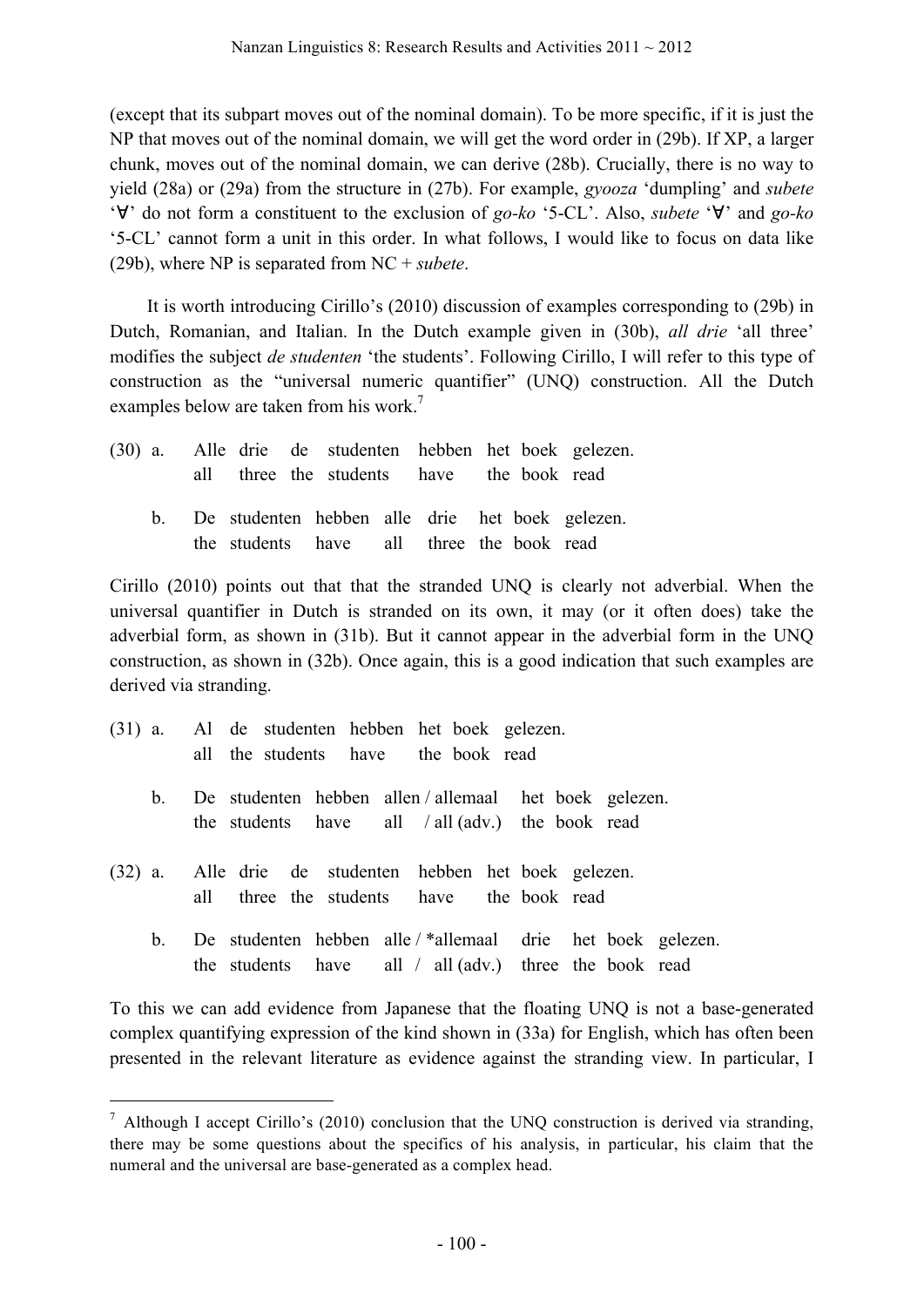show below that examples like (29b) are not derived in the manner shown in (33b), with the ellipsis of the pronominal part of a base-generated, appositive-like nominal.

- (33) a. The students have all three of them passed the exam.
	- b. gyooza-o taroo-ga sore-ra **go-ko subete** tabe-ta (koto) dumpling-ACC Taro-NOM them 5-CL ∀ eat-PAST fact '(the fact that) Taro ate the dumplings, all five of them'

The crucial data is (34). As shown in (34a), when NP, numeral, and *subete* are together, it is possible to insert -*no* between them, e.g., between the NC and *subete*. We could analyze such examples as instances of a partitive construction, with the meaning 'all of the five dumplings.' In the context of stranding, however, insertion of -*no* is impossible, as shown in (34b). This shows that (29b) does not contain a base-generated, appositive-like NP.

- (34) a. taroo-ga gyooza **go-ko**(-no) **subete**-o tabe-ta (koto). Taro-NOM dumpling 5-CL -GEN ∀-ACC eat-PAST fact '(the fact that) Taro ate all five of the dumplings'
	- b. taroo-ga gyooza-o sono toki **go-ko**(\*-no) **subete** tabe-ta Taro-NOM dumpling-ACC that time 5-CL -GEN ∀ eat-PAST (koto) fact

This is a good indication that examples like (29b) are derived via stranding. Consider (35) in this light. Our discussion indicates that stranding (i.e., NP movement out of the nominal domain) is possible in (35a), but not in (35b). But why does the presence of -*no* make such a difference? Several possibilities come to mind. For example, comparing the two structures in (35), we see that NP is more deeply embedded in (35b), due to the presence of an extra projection, PP. This might have something to do with the contrast between the two. Alternatively, extraction may be impossible because of Last Resort. Suppose that -*no* is a postposition, assigning Case to its CLP complement. Now, CLP needs Case precisely because it is an extended projection of NP. If NP-movement is motivated for Case reasons (as Huang and Ochi (2011) speculate), then there should be no motivation for NP to move out of the nominal domain, and by economy reasoning, it cannot move out.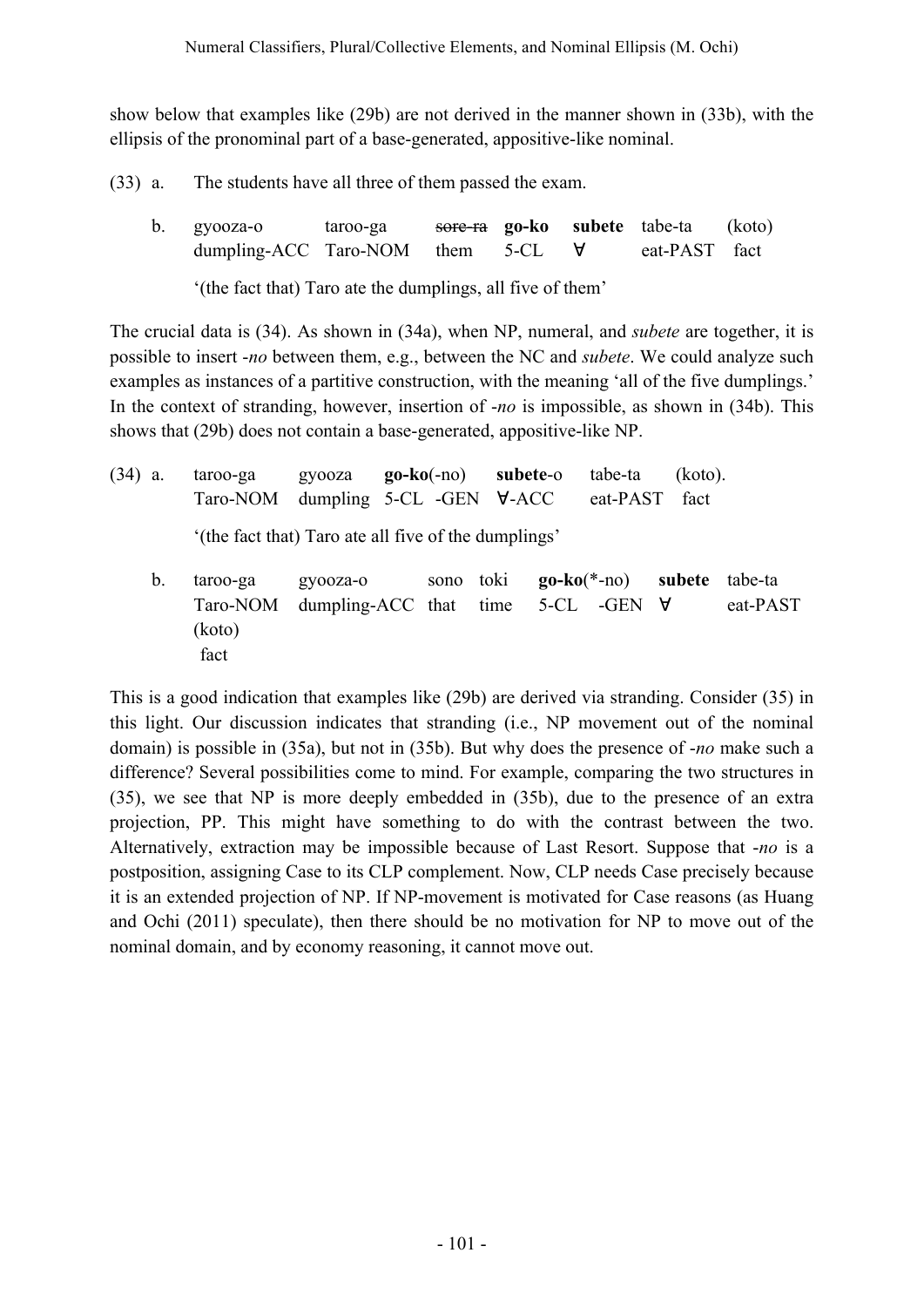

### **4. Ellipsis**

The general picture laid out so far has implications for nominal-internal ellipsis paradigms. As discussed by Saito et al. (2008) and Tsai (2011), the NC construction in Chinese allows nominal-internal ellipsis (by which I mean nominal ellipsis to the exclusion of the NC part). In the following example, *shu* 'book' in the second clause is missing.

(36) Suiran Zhangsan mai-le [san-ben shu], dan Lisi mai-le [wu-ben shu] though Zhangsan buy-PERF 3-CL book but Lisi buy-PERF 5-CL book '*Lit*. Zhangsan bought three books, but Lisi bought five.'

As for Japanese, the postnominal NC does allow nominal-internal ellipsis, as shown in (37) (see Takahashi 2008). The Chinese NC construction and the postnominal NC constructions in Japanese thus behave on a par in this respect.

|                               |  |  | (37) busshu-wa [jibun-ni kansuru hon] ni-satsu-o yonda.                           |  |
|-------------------------------|--|--|-----------------------------------------------------------------------------------|--|
|                               |  |  | Bush-TOP self-DAT related book 2-CL-ACC read                                      |  |
| obama-wa $e$ 3-satsu-o yonda. |  |  |                                                                                   |  |
| Obama-TOP 3-CL-ACC read       |  |  |                                                                                   |  |
|                               |  |  | 'Bush read two books about himself. Obama read three e.' $(\sqrt{\text{sloppy}})$ |  |

The prenominal NC nominal in Japanese, on the other hand, does not allow ellipsis, as discussed extensively by Saito et al. (2008).

(38)\*taroo-wa [san-satsu-no hon]-o katta ga, hanako-wa Taro-TOP 3-CL-GEN book-ACC bought though Hanako-TOP [go-satsu-no hon]-o katta. [5-CL-GEN book-ACC bought

'Taro bought three books, but Hanako bought five.'

One could say that this fact follows from the postulated structure in (2), according to which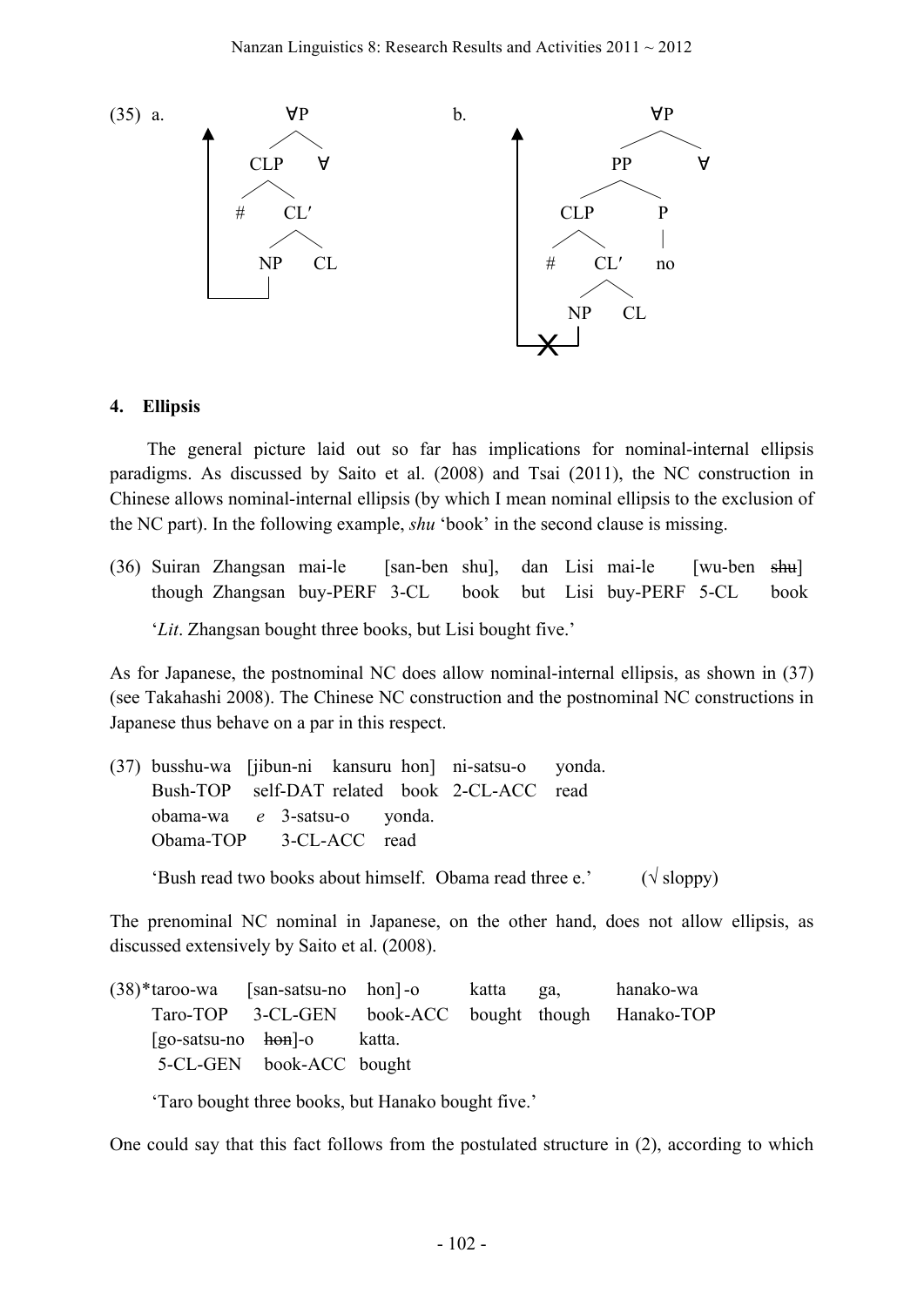the prenominal NC is an NP-adjunct. For concreteness, let us adopt an LF copying approach to nominal ellipsis (see Saito 2007). On the assumption that a syntactic operation can affect a maximal projection or a head, but not a segment of a projection, (38) would not be derivable because a syntactic operation cannot copy the object noun in the first conjunct in such a way to exclude *san-satsu-no* '3-CL-GEN' from being copied along with the lower segment of the object noun phrase.

But things are not so simple. Consider the following example from Watanabe (2010).

(39) taroo-wa san-satsu-no hon-o katta ga, hanako-wa go-satsu Taro-TOP 3-CL-GEN book-ACC bought though Hanako-TOP 5-CL katta. bought

'Taro bought three books, but Hanako bought five.'

The first clause contains the prenominal NC, and the nominal *hon* 'book' is missing from the second clause. One potential source of the latter clause is the stranded NC construction, with the deletion of NP (i.e., argument drop).

(40) taroo-wa [<sub>NP</sub> san-satsu-no [<sub>NP</sub> hon]]-o katta ga, hanako-wa [<sub>NP</sub> hon]-o go-satsu katta LF copy

Watanabe rejects this line of analysis on the basis of the familiar parallelism requirement imposed on ellipsis. But whether or not parallelism is violated in this case needs to be carefully examined. Note that ellipsis is in general sensitive to the presence or absence of an adjunct element associated with the elliptical site. Consider the following example.

(41) taroo-wa jiroo-ga kaita hon-o katta ga, hanako-wa Taro-TOP Jiro-NOM wrote book-ACC bought though Hanako-TOP kawa-nak-atta. buy-NEG-PAST

'*Lit*. Taro bought the book(s) that Jiro wrote, but Hanako didn't buy.'

The most salient reading of the second clause is that Hanako did not buy the book(s) that Jiro wrote. Crucially, it does not mean that Hanako did not buy a book/books, which indicates that a relative clause cannot be ignored upon copying the object of the first clause. The following VP-ellipsis example, taken from Oku (1998), points to the same conclusion.

(42) John washed a car carefully, but Mary didn't.

The second clause means that Mary washed a car but not in a careful manner, according to Oku (1998). Again, it does not mean that Mary did not wash a car. Thus, a VP-level adverb must be included in the interpretation of the elided VP. Seen in this light, (40) does not seem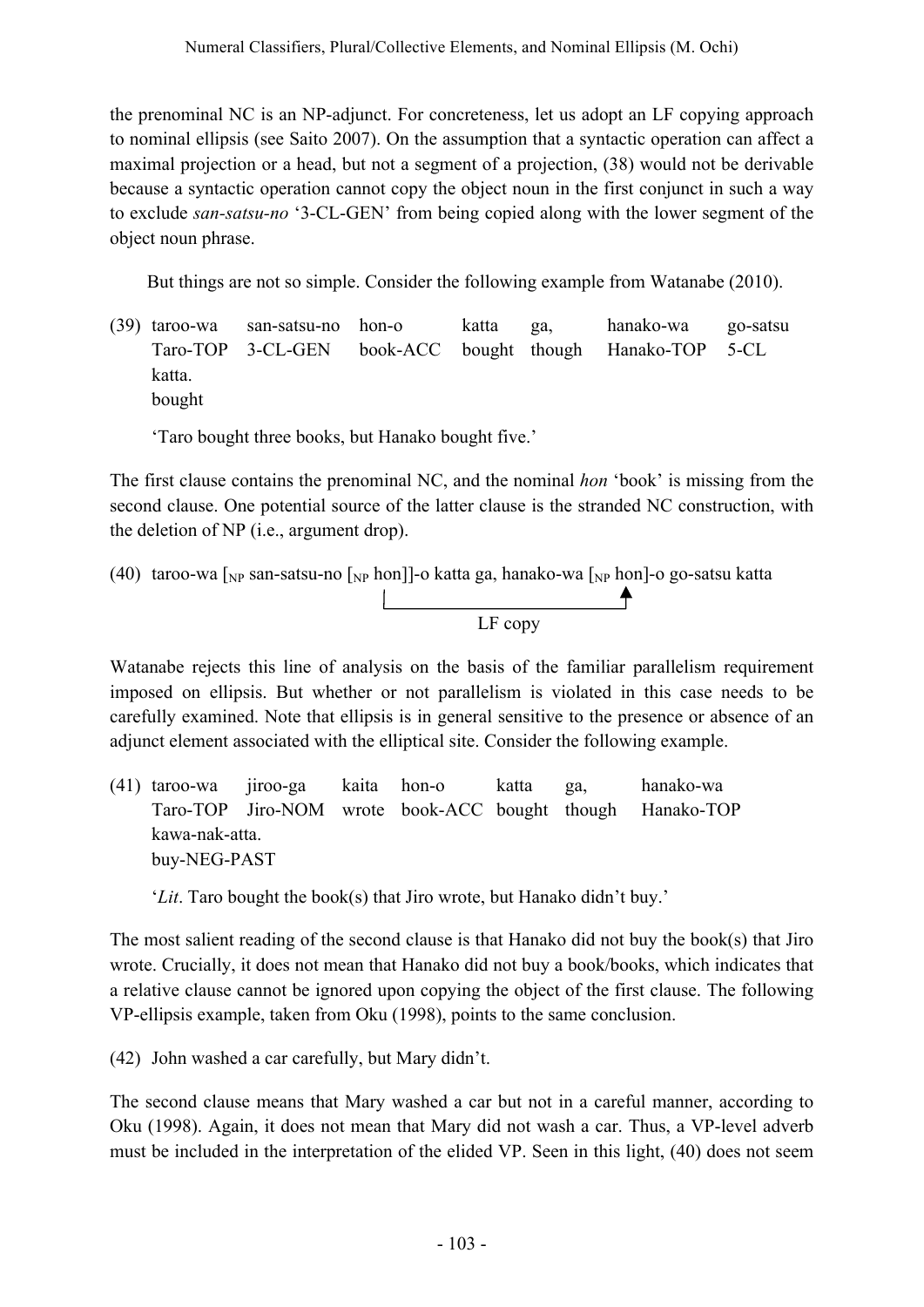to be an adequate analysis of (39).

According to Watanabe, (39) is instead derived from the prenominal NC source, as schematically shown below. The idea is that -*no* of *san-satsu-no* '3-CL-GEN' is a linker, inserted by a -*no* insertion rule of the kind discussed by Kitagawa and Ross (1982). Crucially, Watanabe argues that this insertion rule is sensitive to the overt realization of the head noun: it is inoperative when the head noun is elided.

| $(43)$ hanako-wa         | [go-satsu <del>hon]-o</del> |                 | katta |
|--------------------------|-----------------------------|-----------------|-------|
| $\ldots$ Hanako-TOP 5-CL |                             | book-ACC bought |       |

This is an interesting argument. Nevertheless, there is some indication that examples like (39) are in fact derived from the stranded NC construction, not from the prenominal NC construction. According to Nakanishi (2007), the stranded NC typically has the forced distributive reading, which is clear when a predicate like *koros*- 'kill' is employed.

| $(44)$ a. |               | san-nin-no<br>3-CL-GEN          | otoko-ga   | taroo-o<br>man-NOM Taro-ACC killed  |            | koroshita. | (prenominal NC)  |
|-----------|---------------|---------------------------------|------------|-------------------------------------|------------|------------|------------------|
|           |               | 'Three men killed Taro.'        |            |                                     |            |            |                  |
|           | $\mathbf b$ . | otoko<br>man                    | san-nin-ga | taroo-o<br>3-CL-NOM Taro-ACC killed | koroshita. |            | (postnominal NC) |
|           |               | c. * otoko-ga<br>$man-NOM$ 3-CL | san-nin    | taroo-o<br>Taro-ACC                 | killed     | koroshita. | (stranded NC)    |

Now, let us consider the following example using *koros*- 'kill', which, like (39), contains a prenominal NC in the first clause and lacks an overt nominal associated with the NC in the second clause. The unacceptability of this example indicates that such examples necessarily come from the stranded NC construction. If such an example could come from the prenominal NC source, it would be unclear why it is unacceptable.

(45) kyonen san-nin-no otoko-ga jiroo-o koroshita. last year 3-CL-GEN man-NOM Jiro-ACC killed \*kotoshi go-nin taroo-o koroshita. this year 5-CL Taro-ACC killed

'Last year three men killed Jiro. This year, five men killed Taro.'

The example is fine without ellipsis.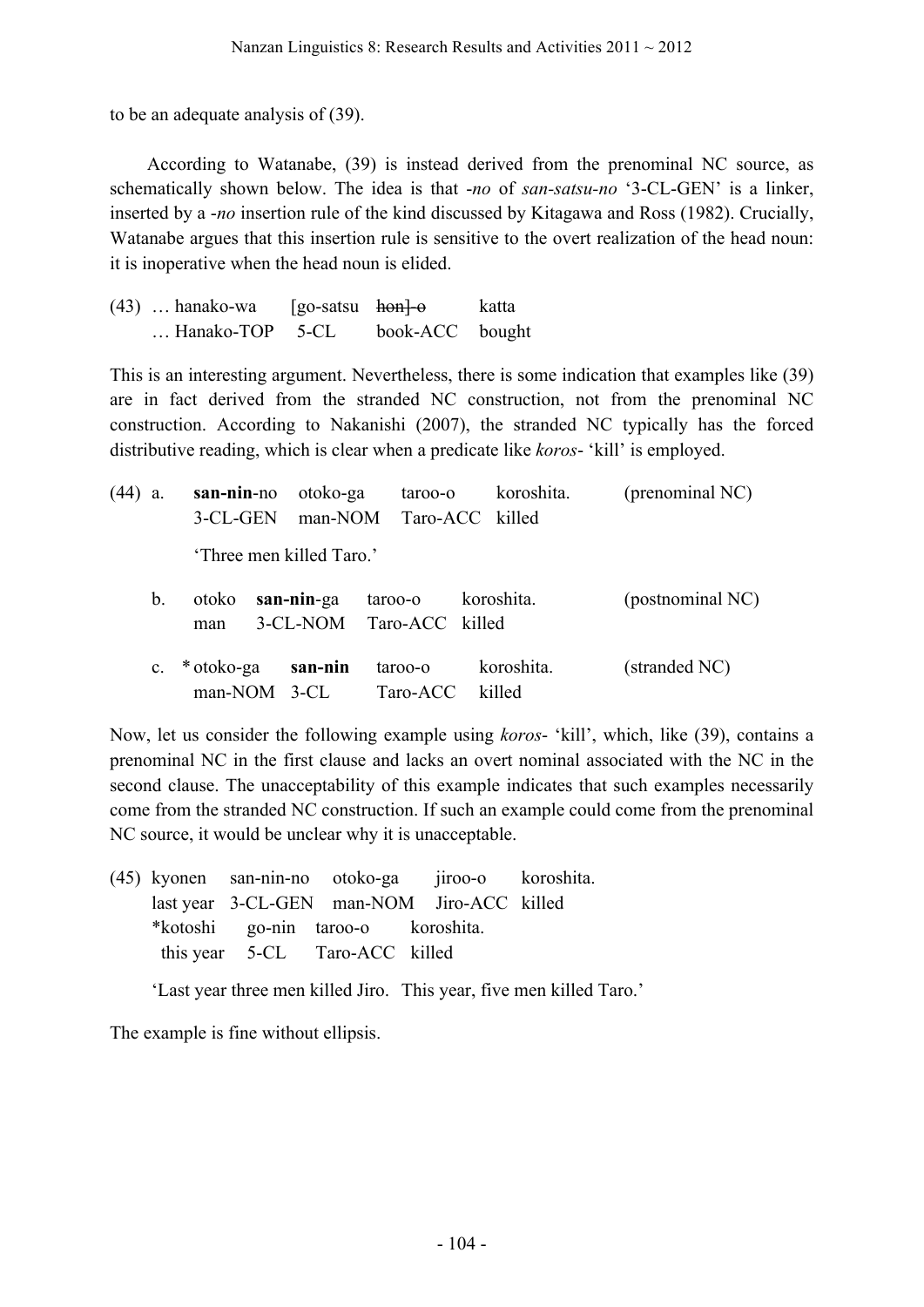|  | (46) kyonen san-nin-no otoko-ga jiroo-o koroshita. |  |  |
|--|----------------------------------------------------|--|--|
|  | last year 3-CL-GEN man-NOM Jiro-ACC killed         |  |  |
|  | kotoshi go-nin-no otoko-ga taroo-o koroshita.      |  |  |
|  | this year 5-CL-GEN man-NOM Taro-ACC killed         |  |  |
|  |                                                    |  |  |

'Last year three men killed Jiro. This year, five men killed Taro.'

Thus, I conclude that (39) involves the stranded NC, not the prenominal NC.

But, then, we need to explain the difference between (39) (as analyzed in the manner shown in (40)) on the one hand and (41) and (42) on the other. Recall that the (im)possible interpretations of the latter examples indicate that an adjunct element modifying the target of ellipsis cannot be ignored for the purpose of LF copying operations, be it NP-ellipsis or VP-ellipsis. But this is exactly what we find in (40), as we are assuming with Saito et al. (2008) and Miyamoto (2009) that the prenominal NC is an adjunct to NP.

In this context, I would like to introduce Oku's (1998) subset copy principle, which basically states that a (proper) subset of the antecedent can be copied and supplied as the content of the elided material under LF-copying operations. Among other things, Oku's proposal is intended to deal with what Fiengo and May (1994) calls 'vehicle change' phenomenon, exemplified by (47) below.

(47) Mary will admire *John*, and *he* thinks Susie will, too.

This example allows co-reference of *John* and *he*. But, as noted by Fiengo and May, if the antecedent VP is copied into the second clause "as is", as shown in (48a) below, it should lead to a Condition C violation. Following Fiengo and May, Oku argues that (47) has (48b) as well as (48a) as a possible LF representation. Of course, there are no binding condition violations in (48b).

(48) a. Mary will  $[\text{v}_P \text{ admire } John]$ , and *he* thinks Susie will  $[\text{v}_P \text{ admire } John]$ , too. b. Mary will  $[v_P]$  admire *John*], and *he* thinks Susie will  $[v_P]$  admire *him*], too.

This is made possible by the subset copy principle, and by the idea that a pronoun is merely a collection of φ-features while an R-expression contains φ-features and some additional features (relevant for their intrinsic referential property) (see Burzio 1991): simply put, the set of features for the pronoun *he* is a subset of the feature set for R-expressions like *John*.

Now, Oku's subset copy principle should allow the representation in (40). The LF copying operation should be able to copy the segment of the object NP, *hon* 'book', ignoring the upper segment, i.e., *san-satsu-no* '3-CL-GEN'. Of course, the same reasoning should apply to (41) and (42). But I suspect that the parallelism constraint would interfere with ignoring the adjunct in such cases. Note that (38) can still be ruled out under this line of analysis. There is no attachment site for the NP-adjunct *go-satsu-no* '5-CL-GEN' before a copying operation creates the object nominal in the second clause.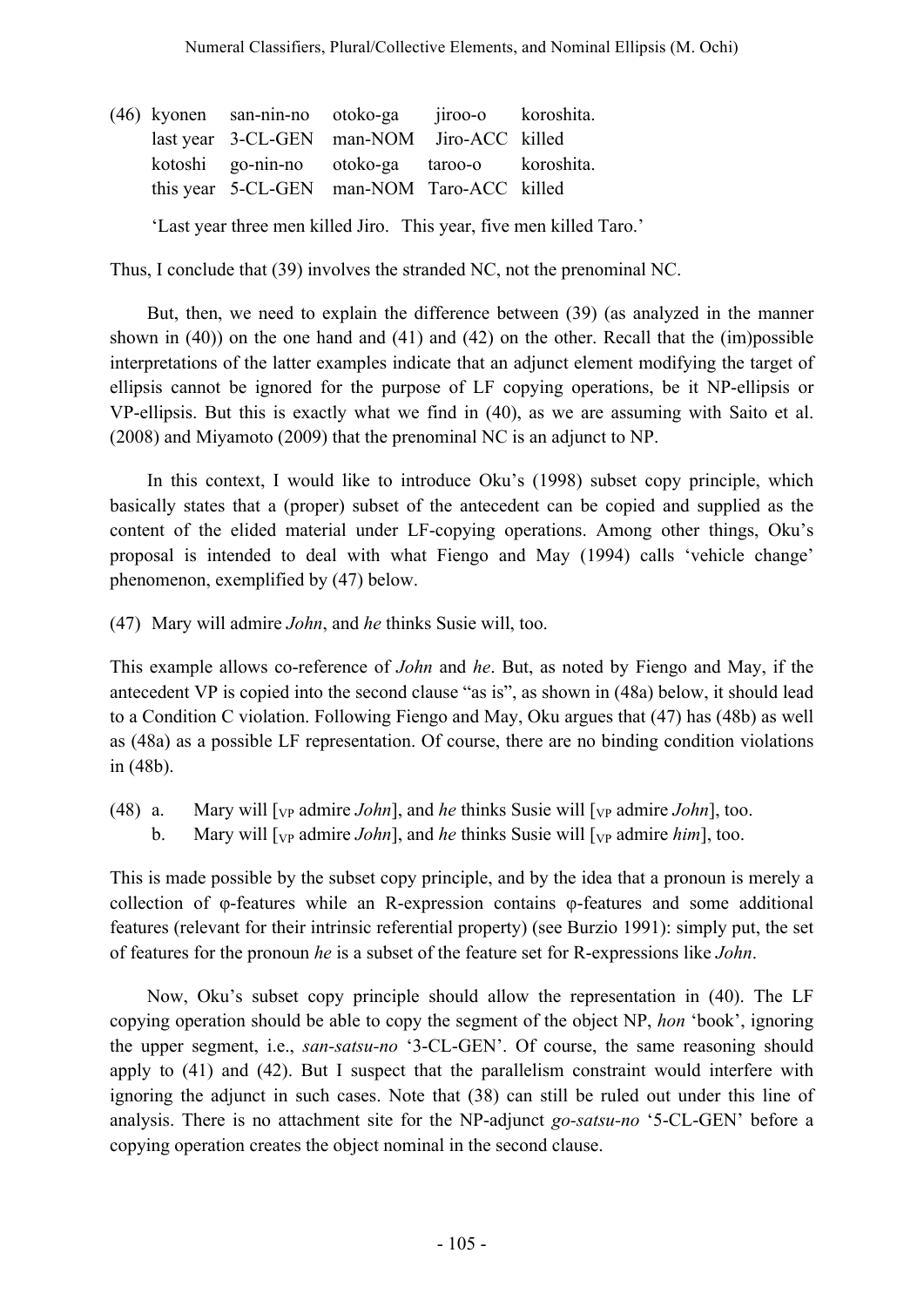### **5. Conclusion**

To summarize, adopting Huang and Ochi's (2011) analysis, I have discussed three issues in connection with classifiers inside and outside the nominal domain. First, the contrast between Chinese and Japanese with respect to the (in)compatibility of -*men*/-*tachi* and the classifier can receive a simple, syntactic account. Second, there is a good indication that the floating universal numeric quantifier involves stranding. Finally, some asymmetries in the domain of ellipsis follow rather naturally from the postulated structures for Japanese/Chinese NC constructions.

### **References**

- Bale, A. and H. Khanjian (2008) "Armenian Classifiers and Number Marking," SALT XVIII.
- Borer, H. (2005) *In Name Only*, Oxford University Press.
- Burzio, L. (1991) "The Morphological Basis of Anaphora," *Journal of Linguistics* 27, 81–105.
- Cheng, L. and R. Sybesma (1999) "Bare and Not-So-Bare Nouns and the Structure of NP," *Linguistic Inquiry* 30, 509–542.
- Chierchia, G. (1998a) "Plurality of Mass Nouns and the Notion of Semantic Parameter." In S. Rothstein, ed., *Events and Grammar*, Kluwer Academic Publishers, Dordrecht, 53–103.
- Chierchia, G. (1998b) "Reference to Kinds across Languages," *Natural Language Semantics* 6, 339–405.
- Cirillo, R. (2010) "Issues in the Study of Floating Universal Numeric Quantifiers," *Linguistics* 48, 573–601.
- Downing, P. (1994) *Numeral Classifier Systems: The Case of Japanese*, John Benjamins.
- Fiengo, R. and R. May (1994) *Indices and Identity*, MIT Press, Cambridge, Mass.
- Huang, C.-T. J. and M. Ochi (2011) "Classifiers and Nominal Structure: A Parametric Approach and Its Consequences," *Proceedings of GLOW-in-Asia VIII*, 191–197.
- Hudson, W. (1989) "Functional Categories and the Saturation of Noun Phrases," *Proceedings of NELS* 19, 207–222.
- Iljic, R. (1994) "Quantification in Mandarin Chinese: Two Markers of Plurality," *Linguistics* 32, 91–116.
- Jenks, P. (2011) "Thai Quantifier Float as Quantifier Raising," *Proceedings of GLOW-in-Asia VIII*, 198–204.
- Kawashima, R. (1998) "The Structure of Extended Nominal Phrases: The Scrambling of Numerals, Approximate Numerals, and Quantifiers in Japanese," *Journal of East Asian Linguistics* 7,  $1-26$ .
- Kitagawa, C. and C. Ross (1982) "Prenominal Modification in Chinese and Japanese," *Linguistic Analysis* 9, 19–53.
- Kurafuji, T. (2004) "Plural Morphemes, Definiteness, and the Notion of Semantic Parameter," *Language and Linguistics* 5, 211–242.
- Li, Y.-H. A. (1999) "Plurality in a Classifier Language," *Journal of East Asian Linguistics* 8, 75–99.
- Miyagawa, S. (1989) *Structure and Case Marking in Japanese*, Academic Press, New York.
- Miyamoto, Y. (2009) "On the Nominal-Internal Distributive Interpretation in Japanese," *Journal of East Asian Linguistics* 18, 233–251.
- Muromatsu, K. (1998) *On the Syntax of Classifiers*, Ph.D. dissertation, University of Maryland.
- Nakanishi, K. (2007) *Formal Properties of Measurement Constructions*, Mouton de Gruyter, Berlin.